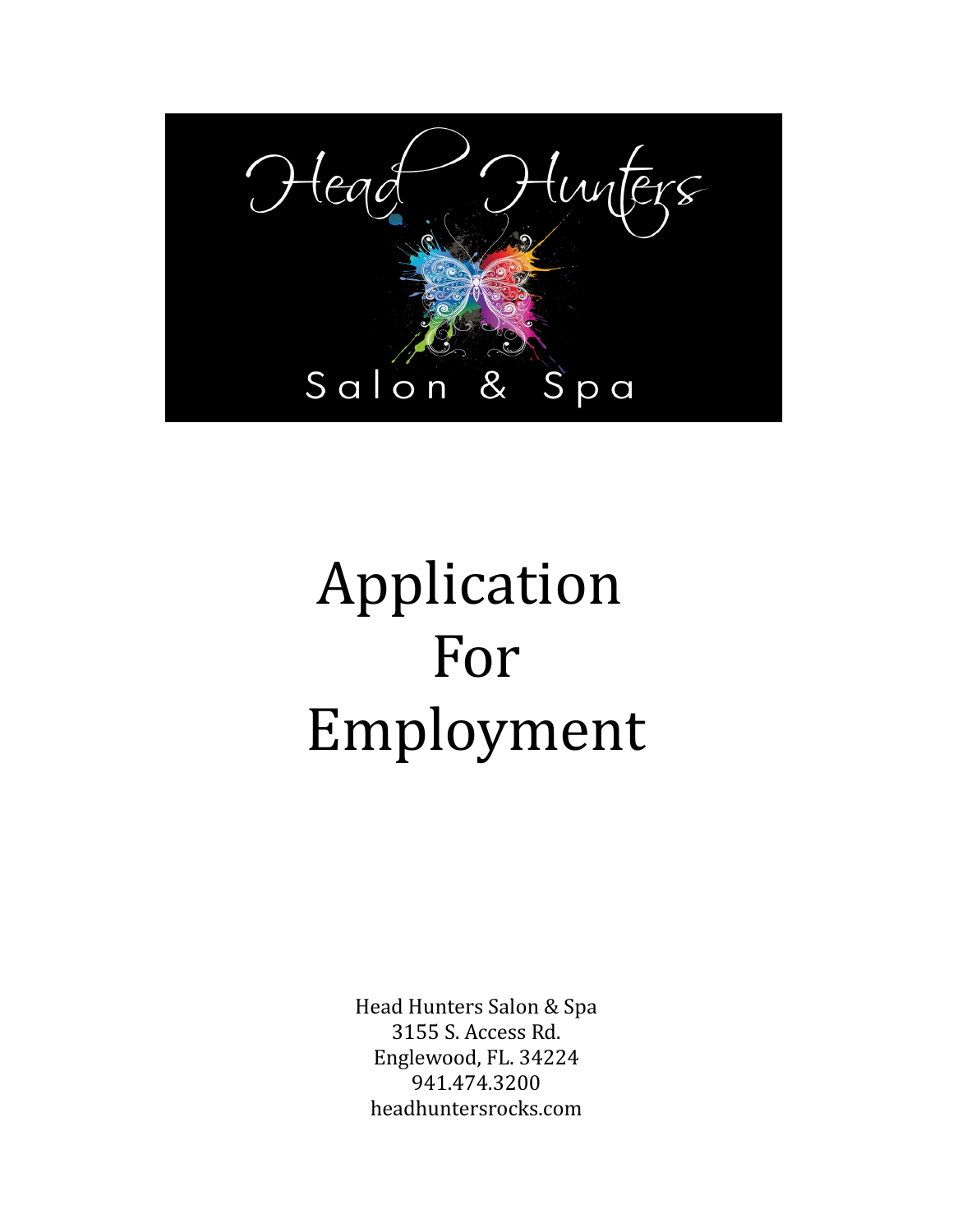### **Personal Information**

| <b>Present Address:</b>                  |  |  |
|------------------------------------------|--|--|
|                                          |  |  |
| Local Address (If different from above): |  |  |
|                                          |  |  |
|                                          |  |  |
|                                          |  |  |
|                                          |  |  |
| Are you a U.S. citizen? () Yes () No     |  |  |
| Do you own a car? () Yes () No           |  |  |
| If not, how will you get to work? :      |  |  |
|                                          |  |  |

How did you hear about Head Hunters Salon & Spa?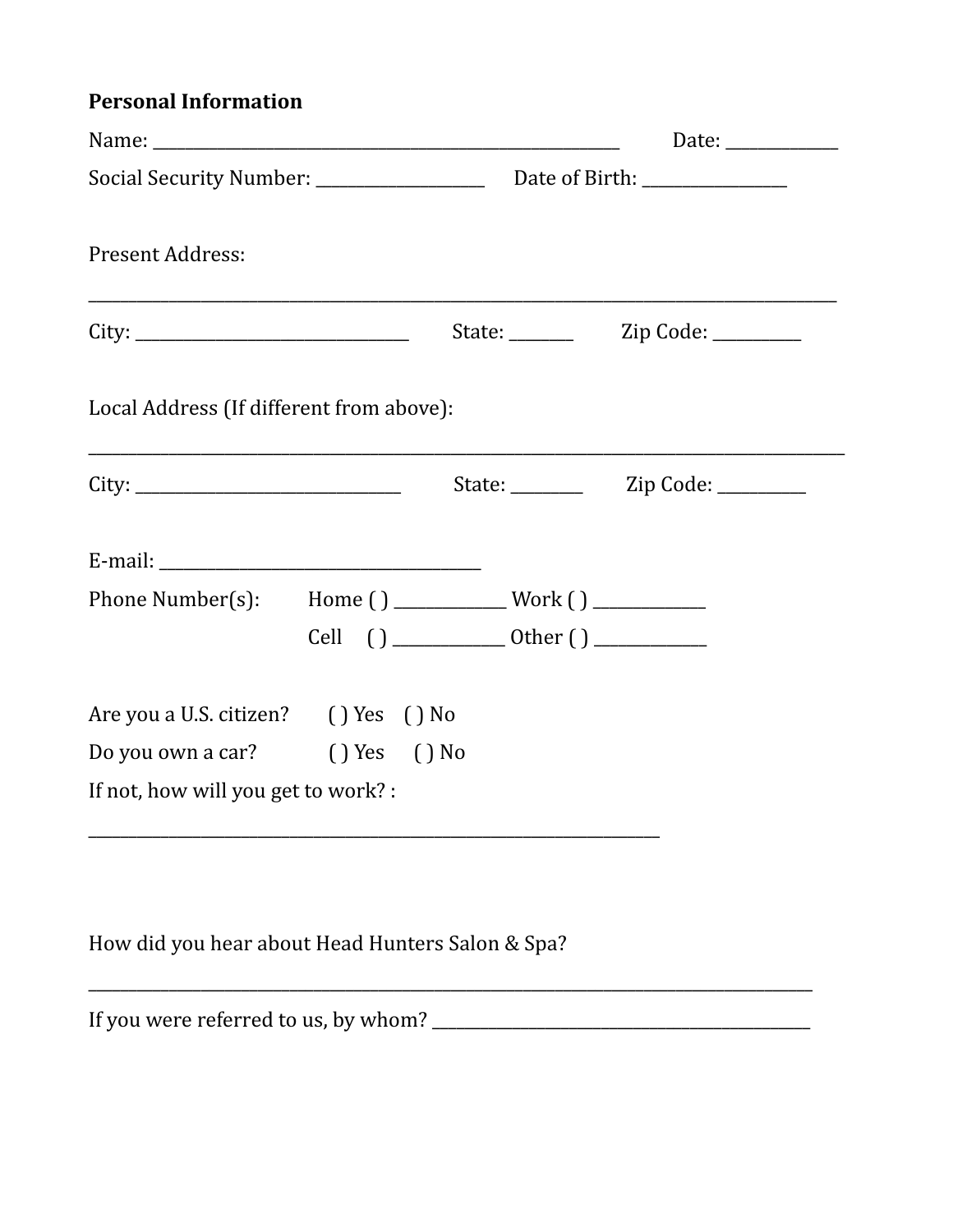# **Employment Information**

Employment Desired:

| Ellipiovillelli Desifeu:                                                         |                              |                                 |  |
|----------------------------------------------------------------------------------|------------------------------|---------------------------------|--|
|                                                                                  |                              | () Hair Stylist () Shampoo Tech |  |
|                                                                                  | () Nail Tech () Stylist Aide |                                 |  |
|                                                                                  |                              |                                 |  |
|                                                                                  |                              |                                 |  |
|                                                                                  |                              |                                 |  |
|                                                                                  |                              |                                 |  |
|                                                                                  |                              |                                 |  |
|                                                                                  |                              |                                 |  |
|                                                                                  |                              |                                 |  |
| Are you looking for full-time or part-time work?________________________________ |                              |                                 |  |
| Are you looking for short term or long term employment?_________________________ |                              |                                 |  |
|                                                                                  |                              |                                 |  |
| Do you have salon experience? () Yes () No                                       |                              |                                 |  |
| How long have you worked in the salon or hair care business?____________________ |                              |                                 |  |
|                                                                                  |                              |                                 |  |
| Are you presently employed? () Yes () No                                         |                              |                                 |  |
| If yes, how long have you been with your present employer?:_____________________ |                              |                                 |  |
|                                                                                  |                              |                                 |  |
| May we contact your present employer? () Yes () No                               |                              |                                 |  |
|                                                                                  |                              |                                 |  |
|                                                                                  |                              |                                 |  |
|                                                                                  |                              |                                 |  |
|                                                                                  |                              |                                 |  |
|                                                                                  |                              |                                 |  |
|                                                                                  |                              |                                 |  |

\_\_\_\_\_\_\_\_\_\_\_\_\_\_\_\_\_\_\_\_\_\_\_\_\_\_\_\_\_\_\_\_\_\_\_\_\_\_\_\_\_\_\_\_\_\_\_\_\_\_\_\_\_\_\_\_\_\_\_\_\_\_\_\_\_\_\_\_\_\_\_\_\_\_\_\_\_\_\_\_\_\_\_\_\_\_\_\_\_\_\_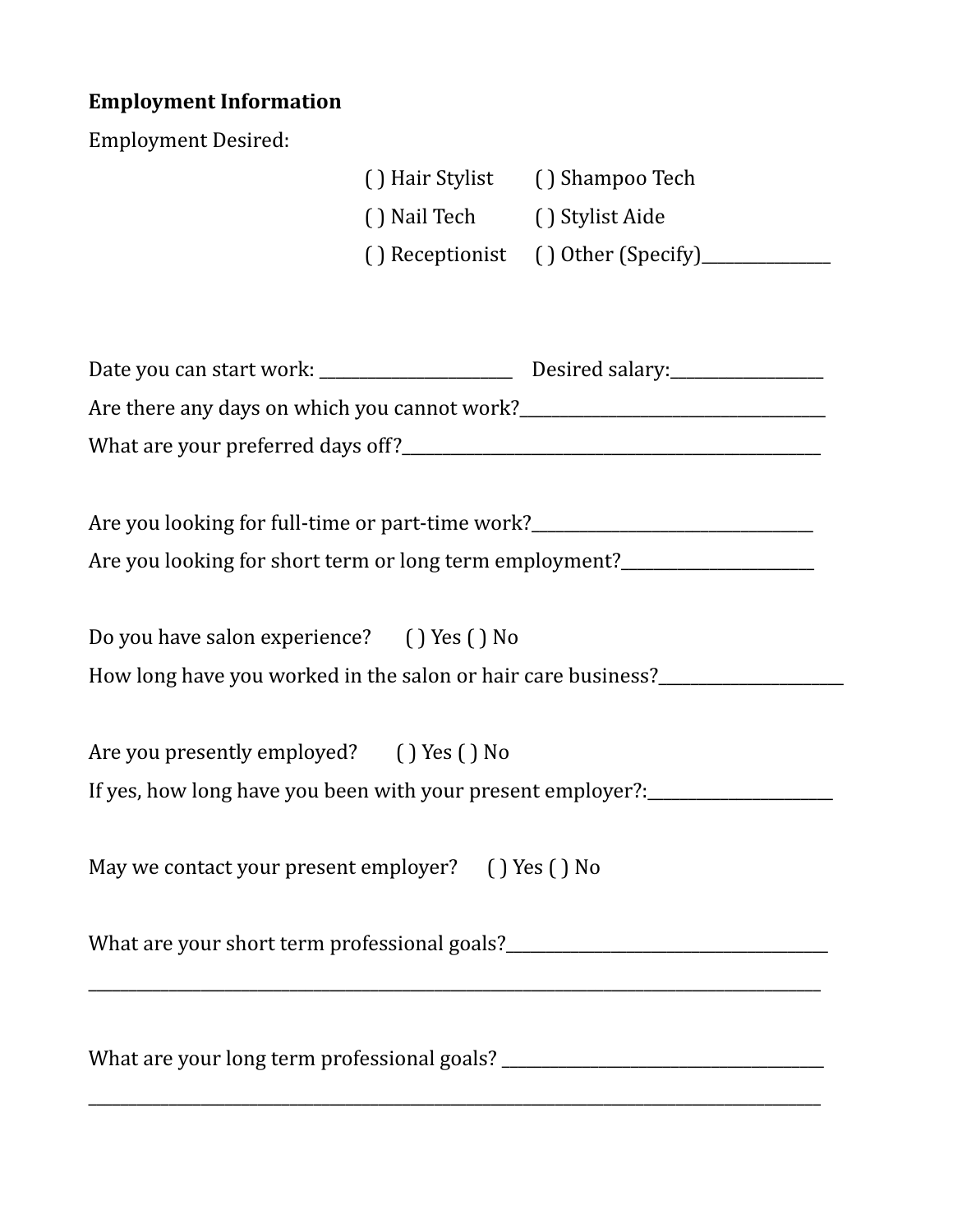#### **EMPLOYEEMENT HISTORY:**

|                                 | Employer (starting with present or most recent) __________________________Phone # ____________________________ |
|---------------------------------|----------------------------------------------------------------------------------------------------------------|
|                                 |                                                                                                                |
|                                 |                                                                                                                |
|                                 | Employed From/To _______________________Compensation/Salary_____________________                               |
|                                 |                                                                                                                |
|                                 | Employer (starting with present or most recent) __________________________Phone # __________________           |
|                                 |                                                                                                                |
|                                 |                                                                                                                |
|                                 | Employed From/To _______________________Compensation/Salary_____________________                               |
|                                 |                                                                                                                |
|                                 | Employer (starting with present or most recent) __________________________Phone # ____________________________ |
|                                 |                                                                                                                |
|                                 | Employed From/To _______________________Compensation/Salary_____________________                               |
| <b>EDUCATION:</b>               |                                                                                                                |
| Data Started and Data Craduated |                                                                                                                |

| Dale Stalleu              | Dale Giauudieu         |
|---------------------------|------------------------|
| Name & City of University | $\pm$ years completed_ |
| Major                     | Degree Earned          |

Please list all advanced courses, training, educational seminars, and conferences you have attended:

Please list all professional memberships that will be beneficial to your work in this position: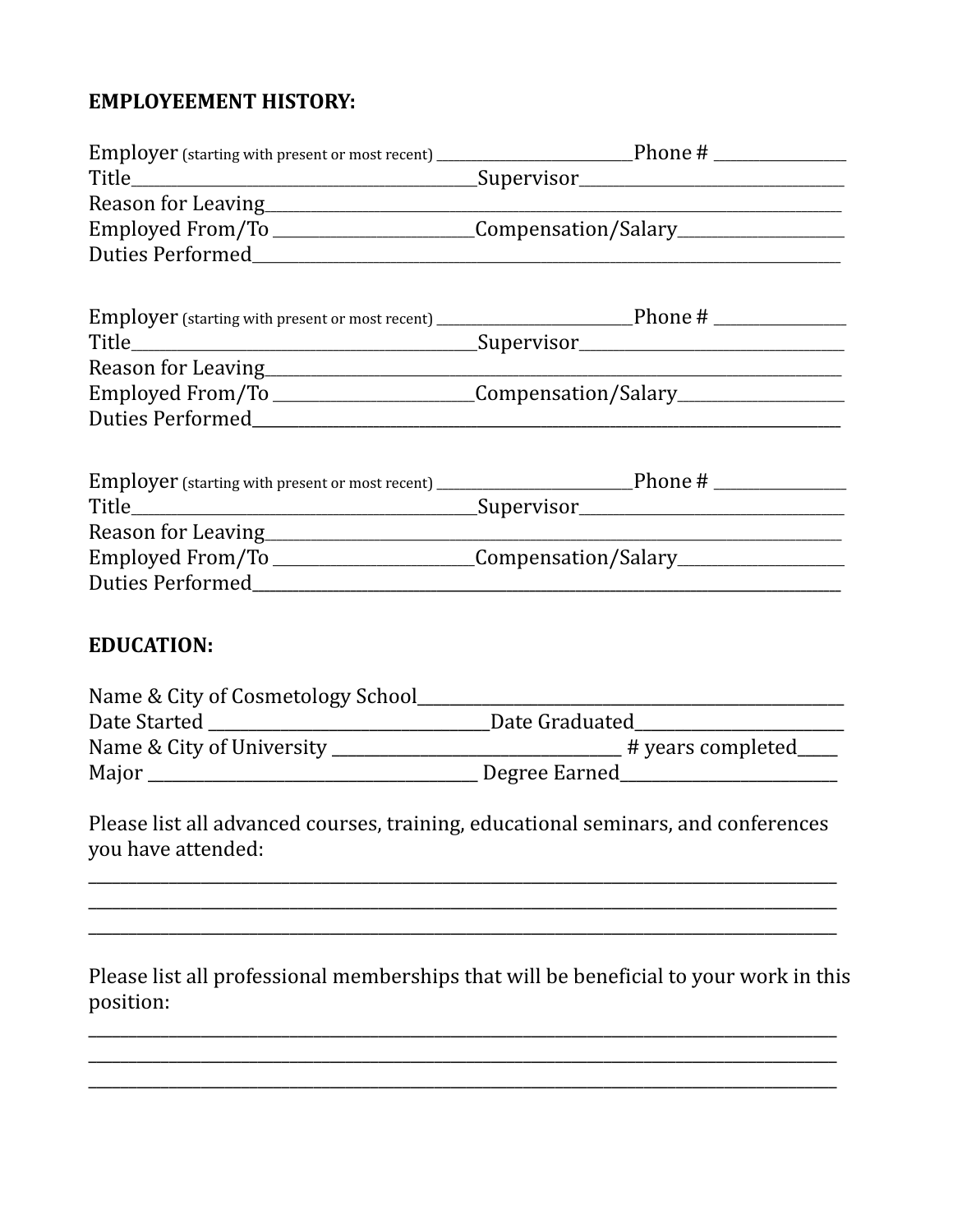#### Which specialty do you prefer and why?

Color/Cut/Perm/ 

List 5 things that matter to you the most at work:

| 3 |  |
|---|--|
| 4 |  |
| ა |  |

What are 3 important things to a client?

| ־פ<br>$\mathbf{r}$ |  |  |
|--------------------|--|--|

What are your strengths?

What are your weaknesses?

Why do you feel you would be an asset to this team?